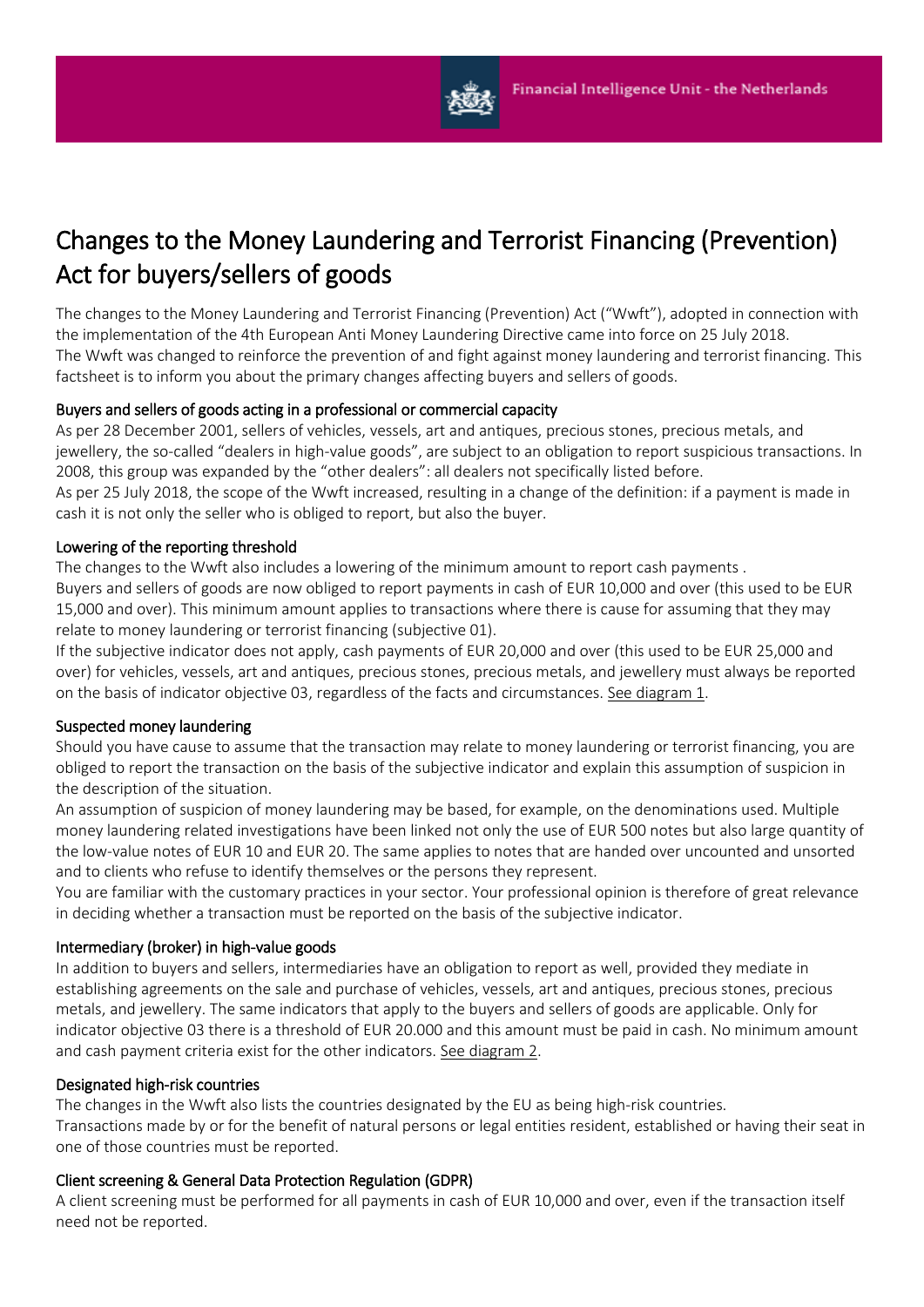A client screening entails establishing and recording the identity of the buyer/seller and, where applicable, the party effecting the payment on behalf of the buyer/seller.

It is important that the full personal and family names, date and place of birth, date and place of issue and the type of valid proof of identity provided are recorded in a clearly legible fashion, for instance by way of a scan or photocopy, possibly by making use of the Dutch Government's KopieID app. The provisions of the GDPR do not affect the obligations under the Wwft! The specific legislation in the Wwft is leading!

### Reporting obligation

Unusual transactions must be reported promptly.

The failure to report a transaction or incomplete, incorrect or to report not in time constitute violations of the Wwft. Such violations are punishable under the Economic Offences Act.

The supervisory authority (Bureau Toezicht Wwft), is empowered to impose administrative penalties. In addition, the Public Prosecutor may prosecute non-compliant reporters in the context of its "non-reporters programme". The new legislation specifically indicates that confirmations of receipt and other information relating to the reported transaction must be saved for a period of 5 years. This obligation as well, is not affected by the provisions of the GDPR.

#### Items to note

-Buyers and sellers of goods do not have to report themselves as subjects.

-If the client is a legal entity, you must also always identify and report the natural person paying on behalf of the legal entity (buyer).

-In the case of a trade-in or (partial) payment by wire transfer, you only have to state the amount paid in cash under "transaction amount". The total amount can be provided in the description of the transaction or under "object data". -Proposed transactions (transactions that are not completed but to which the indicators do apply) must also be reported.

-Informing third parties about the (proposed) report is prohibited.

More information on the reporting obligation and the Financial Intelligence Unit-the Netherlands is available on our [website,](https://www.fiu-nederland.nl/en) which also contains the guidelines of the regulatory authority.

This message may contain information not intended for you. Should you not be the addressee or should this message be sent to you in error, please notify the sender and delete the message. The State does not accept any liability for damage of whichever nature suffered in connection with any risks related to the digital transmission of messages.

The English version is a translation of the official Dutch legislation and is for information purposes only. Any discrepancies or differences created in the translation are not binding and have no legal effect for compliance or enforcement purposes. In case of discrepancy, the Dutch original legislative text will prevail.

#### Colofon

**FIU-the Netherlands Service** Point Available on business days from 8.30 a.m. to 9.00 p.m. 0031 88 66 29 500 by email *info@fiu-nederland.nl* 

The power of financial intelligence